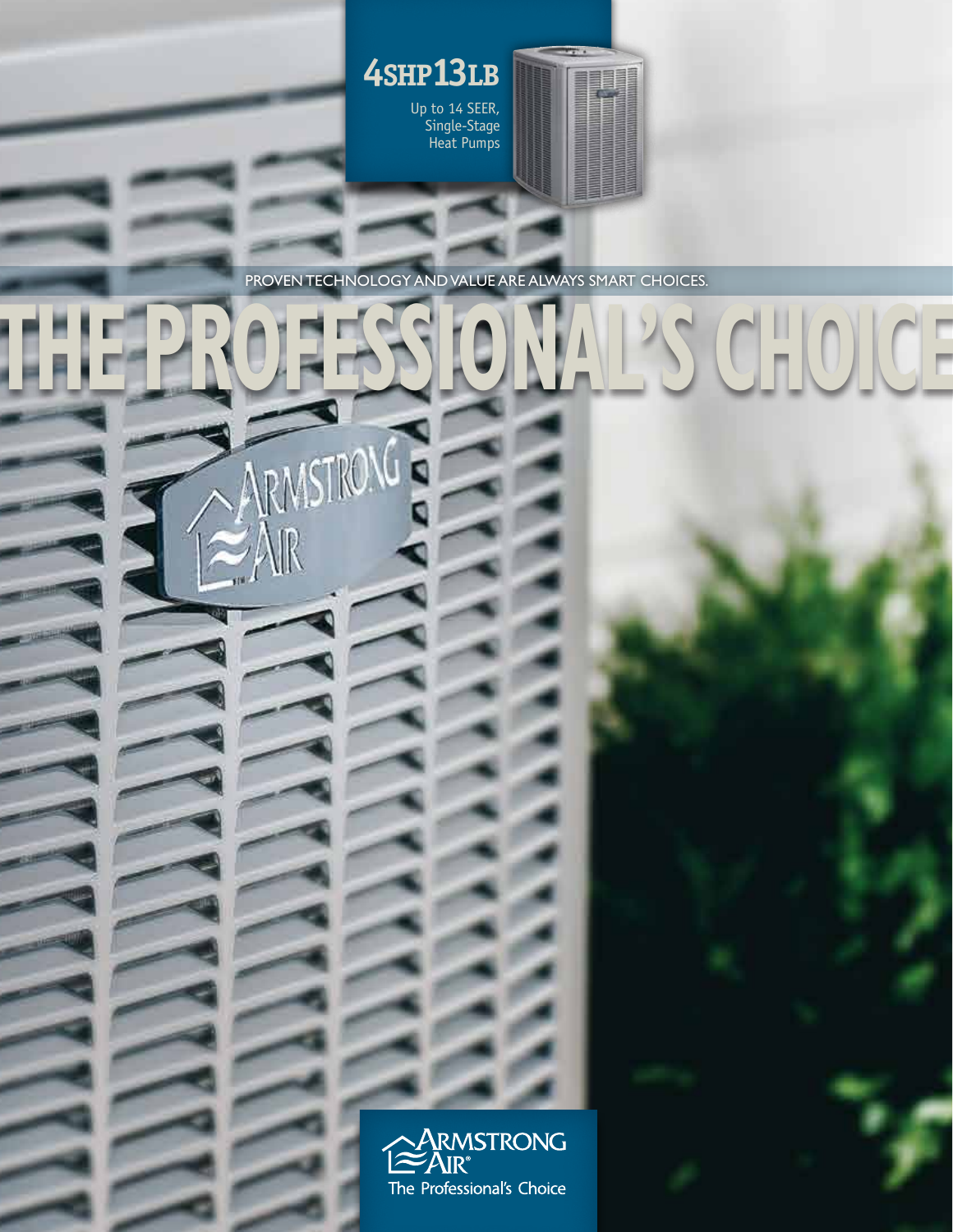Industry professionals know Armstrong Air™ is the smart choice for advanced heating and cooling technology.

The **4SHP13LB** represents Armstrong Air's **commitment to**  serious performance and value. It's designed by comfort experts, and built by people who take genuine pride in their work. So naturally, the professionals who know air conditioning continue to recommend the 4SHP13LB to their **customers who want more** from a heat pump.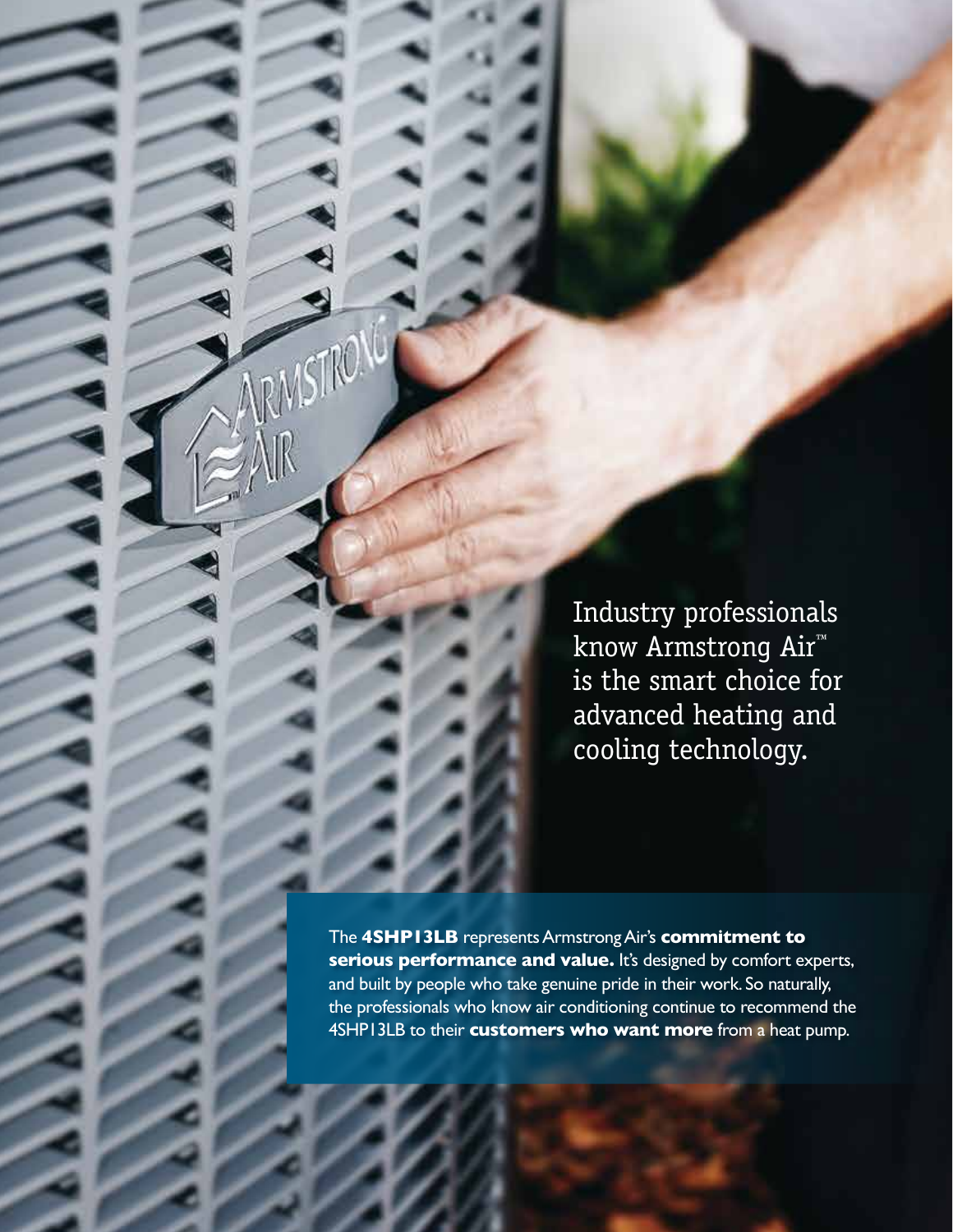## Inside the design of an Armstrong Air **4SHP13LB** heat pump:



# **(10 Dual-Fuel**

*The combination of a gas furnace and an electric heat pump pairs two energy sources for the perfect balance of energy efficiency and comfort.*

## The advanced features of the Armstrong Air **4SHP13LB** work together to bring you:

### CRAFTSMANSHIP

The **4SHP13LB** is full of smart thinking throughout. Like MHT Technology, a new fin design that improves surface contact for **greater heat transfer.** Additional touches like the specially designed protective louvers and a Microban® treated drain pan on the indoor coil demonstrate Armstrong Air's commitment to offering more in every respect.

### **EFFICIENCY**

The **4SHP13LB** offers a Seasonal Energy Efficiency Ratio (SEER) of up to 14.00\* and a Heating Seasonal Performance Factor (HSPF) of up to 7.70,\* which means your new system can help you **use less energy every month** in any weather, even when compared to a system that's only a few years old.

## MHT™ Technology:

*Armstrong Air's proprietary heat transfer system. A specially designed fan shroud pulls air evenly throughout the heat pump's coil surface. The coil features rifled tubing to enhance refrigerant flow, while lanced coil fins increase surface contact between metal and air. All combine for maximum heat transfer and efficiency.*

- Quiet Shift™ Technology: *Allows heat pumps to enter defrost mode without excessive noise. Since refrigerant pressure is allowed to equalize before the switch, the heat pump can dissipate performance-robbing frost and ice quietly.*
- Integrated Compressor Protection: *High- and low-pressure switches give additional reliability to each Armstrong Air heat pump. The high-pressure switch prevents operation if refrigerant pressures exceed safe levels, protecting the compressor. If your unit does not have enough refrigerant, the low-pressure switch prevents the unit from drawing in moisture and other contaminants while operating.*
- Louvered Coil Protection: *Attractive cabinet shields the coil from damaging elements like hail and debris. Louvered panels are also easier to remove, so annual maintenance can be performed quicker.*
- Single-Stage Scroll Compressor: *A time-proven design chosen for its consistent performance, incredible durability and long operating life, the single-stage scroll compressor works hard year after year.*

### COMMITMENT

Armstrong Air's dedication to a better product is backed by a 10-Year Limited Warranty on the compressor and a 10-Year Limited Warranty on parts.\*\*